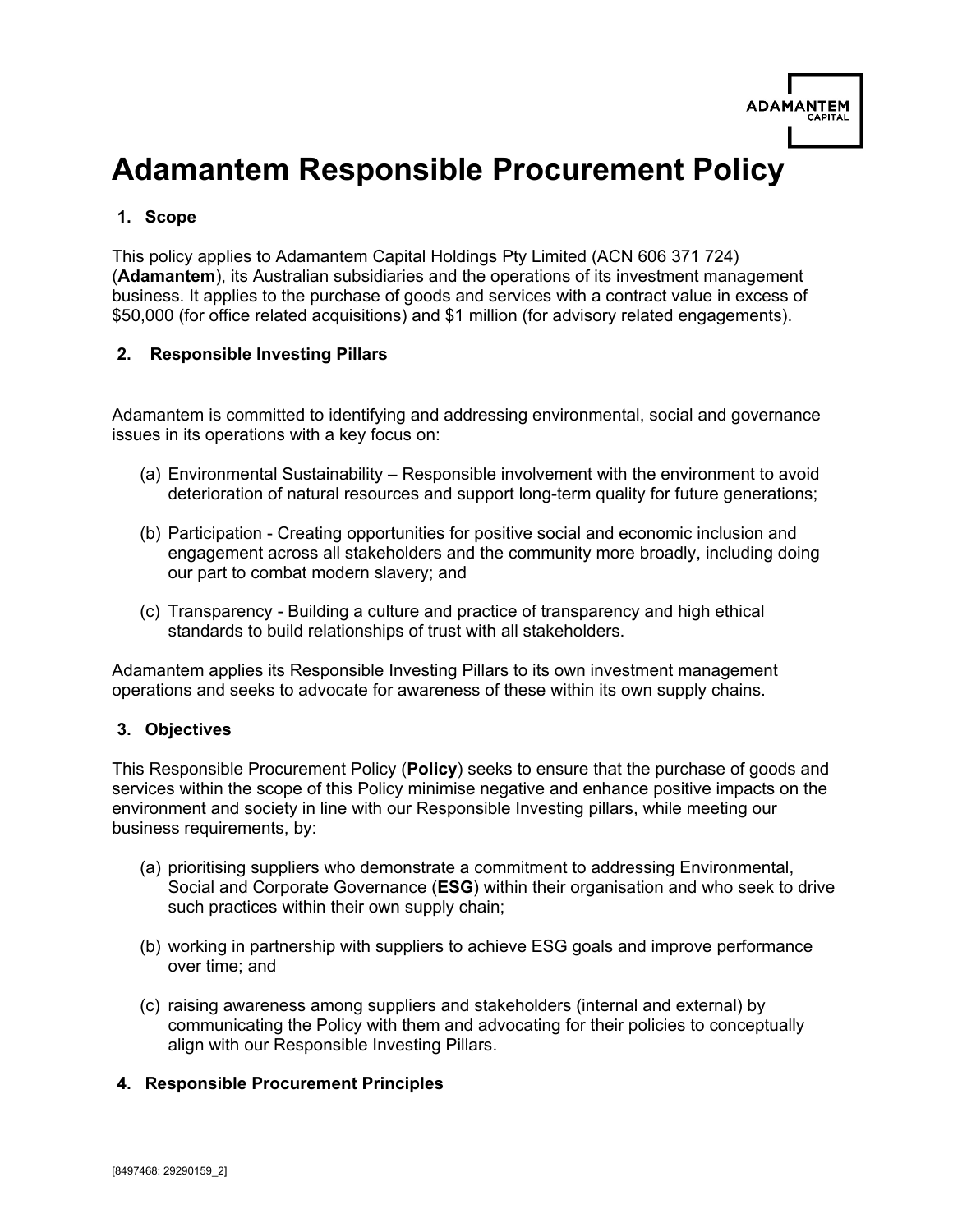By adopting this Policy, Adamantem aims to pursue "responsible value" through procurement by considering relevant financial and non-financial costs and benefits in its procurement decisions, including, but not limited to:

- (a) Cost;
- (b) Quality;
- (c) Fitness for purpose;
- (d) Relevant experience and performance history; and
- (e) Alignment to our Responsible Investing Pillars in accordance with paragraph 4 below.

#### **5. Consideration of responsibility and sustainability credentials of suppliers**

Wherever possible Adamantem will favour suppliers that align with our Responsible Investing Pillars.

Adamantem's suppliers and business partners are expected to respect the human rights of their employees and those who are impacted by their business. They are expected to not tolerate any form of modern slavery in their workplaces, or those of their supply chain.

Where possible, Adamantem will request potential suppliers to complete a "Responsible Investing Supplier Checklist" as part of the procurement process. The Supplier's responses to the Checklist will be assessed to determine a potential supplier's current alignment with our Responsible Investing Pillars approach, including their approach to human rights and modern slavery. A supplier's willingness to commit to addressing any gaps in their responses to the Checklist will also be considered in the procurement decision.

A supplier or business partner's approach to and record on human rights will be a factor in Adamantem's decision to do business with them or in the case of existing suppliers, to continue to do business.

In circumstance where it is not feasible to request a potential supplier of professional advisory services to complete a Responsible Investing Supplier Checklist prior to their engagement<sup>1</sup>, they will be requested to complete it as part of the engagement process and it will form part of future engagement considerations.

Adamantem will actively consider Indigenous business providers of goods and services as part of its procurement decisions.

#### **6. Actions after a supplier has been engaged**

As part of the onboarding process of new suppliers, Adamantem will ensure suppliers are provided with a copy of our Supplier Code of Conduct

<span id="page-1-0"></span><sup>&</sup>lt;sup>1</sup> For example, for urgent specialist advice required to support investment processes